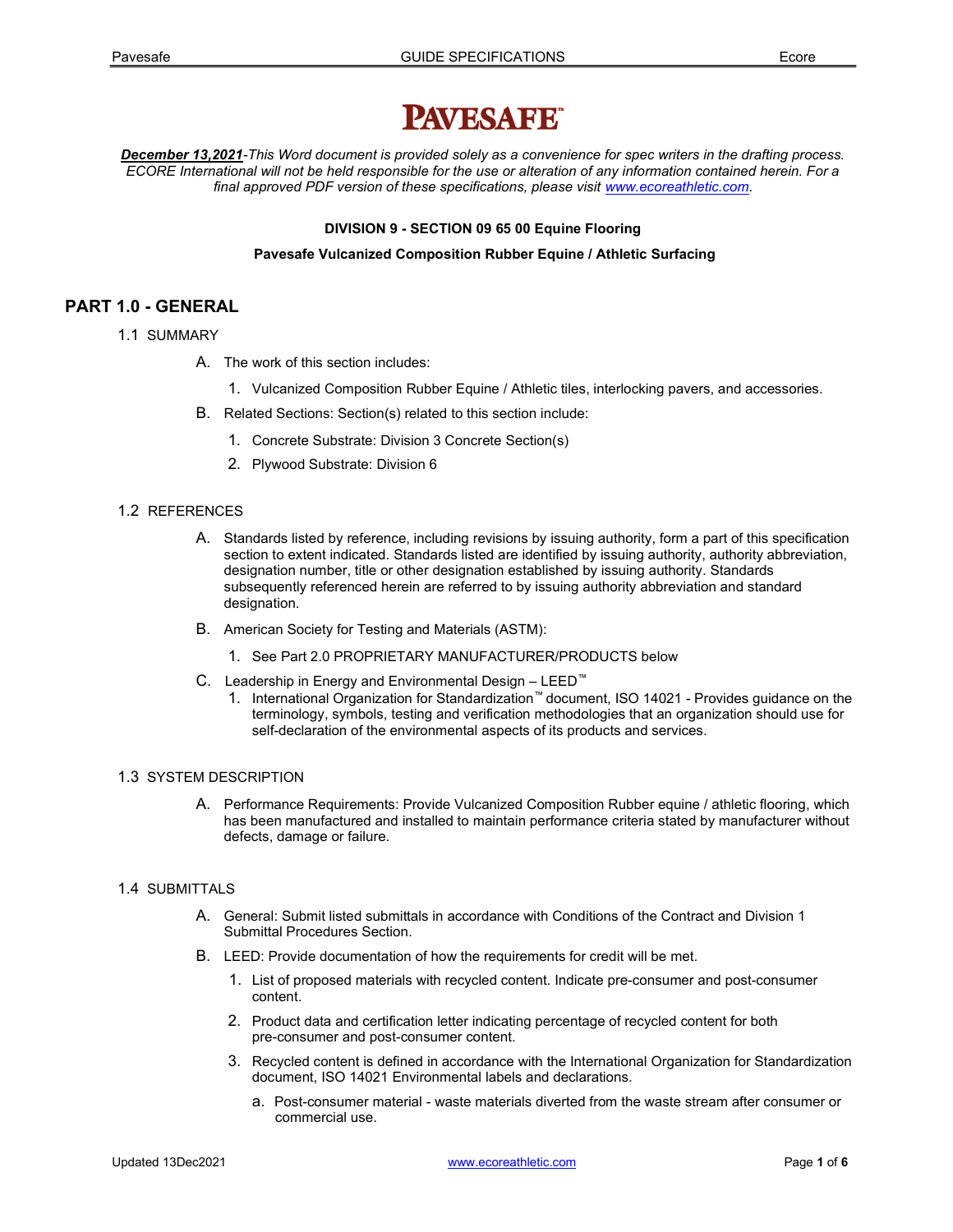- b. Pre-consumer material materials diverted from the waste stream during the manufacturing process. Excluded are regrind, rework, and scrap.
- C. Product Data: Submit product data, including manufacturer's guide specifications product sheet, for specified products.
- D. Shop Drawings: Submit shop drawings showing layout, profiles and product components, including anchorage, accessories, finish colors, patterns and textures.
- E. Samples: Submit selection and verification samples for finishes, colors and textures.
- F. Quality Assurance Submittals: Submit the following:
	- 1. Certificates: If required, certification of performance characteristics specified in this document shall be provided by the manufacturer.
	- 2. Manufacturer's Instructions: Manufacturer's installation instructions.

Specifier Note: Coordinate paragraph below with Part 3.5 Field Quality Requirements Article herein. Retain or delete as applicable.

- 3. Manufacturer's Field Reports: Manufacturer's field reports specified herein.
- G. Closeout Submittals: Submit the following:
	- 1. Operation and Maintenance Data: Operation and maintenance data for installed products in accordance with Division 1 Closeout Submittals (Maintenance Data and Operational Data) Section. Include methods for maintaining installed products and precautions against cleaning materials and methods detrimental to finishes and performance.
	- 2. Warranty: Warranty documents specified herein.

#### 1.5 QUALITY ASSURANCE

- A. Qualifications:
	- 1. Installer Qualifications: Installer experienced in performing work of this section who has specialized in installation of work similar to that required for this project.
		- a. Certificate: When requested, submit certificate indicating qualification.
	- 2. Manufacturer's Qualifications: Manufacturer capable of providing field service representation during construction and approving application method.

Specifier Note: Paragraph below should list obligations for compliance with specific code requirements particular to this section. General statements to comply with a particular code are typically addressed in Conditions of Contract and Division 1 Regulatory Requirements Section. Regulatory Requirements: [specify applicable requirements of regulatory agencies].

- B. Mock-Ups: Install at project site a job mock-up using acceptable products and manufacturer-approved installation methods. Obtain Owner and Architect's acceptance of finish color, texture and pattern, and workmanship standard. Comply with Division 1 Quality Control (Mock-Up Requirements) Section.
	- 1. Mock-Up Size: [specify mock-up size].
	- 2. Maintenance: Maintain mock-up during construction for workmanship comparison; remove and legally dispose of mock-up when no longer required.
	- 3. Incorporation: Mock-up may be incorporated into final construction upon Owner's approval.
- C. Pre-installation Meetings: Conduct pre-installation meeting to verify project requirements, substrate conditions, manufacturer's instructions and manufacturer's warranty requirements. Comply with Division 1 Project Management and Coordination (Project Meetings) Section.
- D. Pre-installation Testing: Conduct pre-installation testing as follows: [specify substrate testing; consult with flooring manufacturer].
- 1.6 DELIVERY, STORAGE & HANDLING
	- A. General: Comply with Division 1 Product Requirements Sections.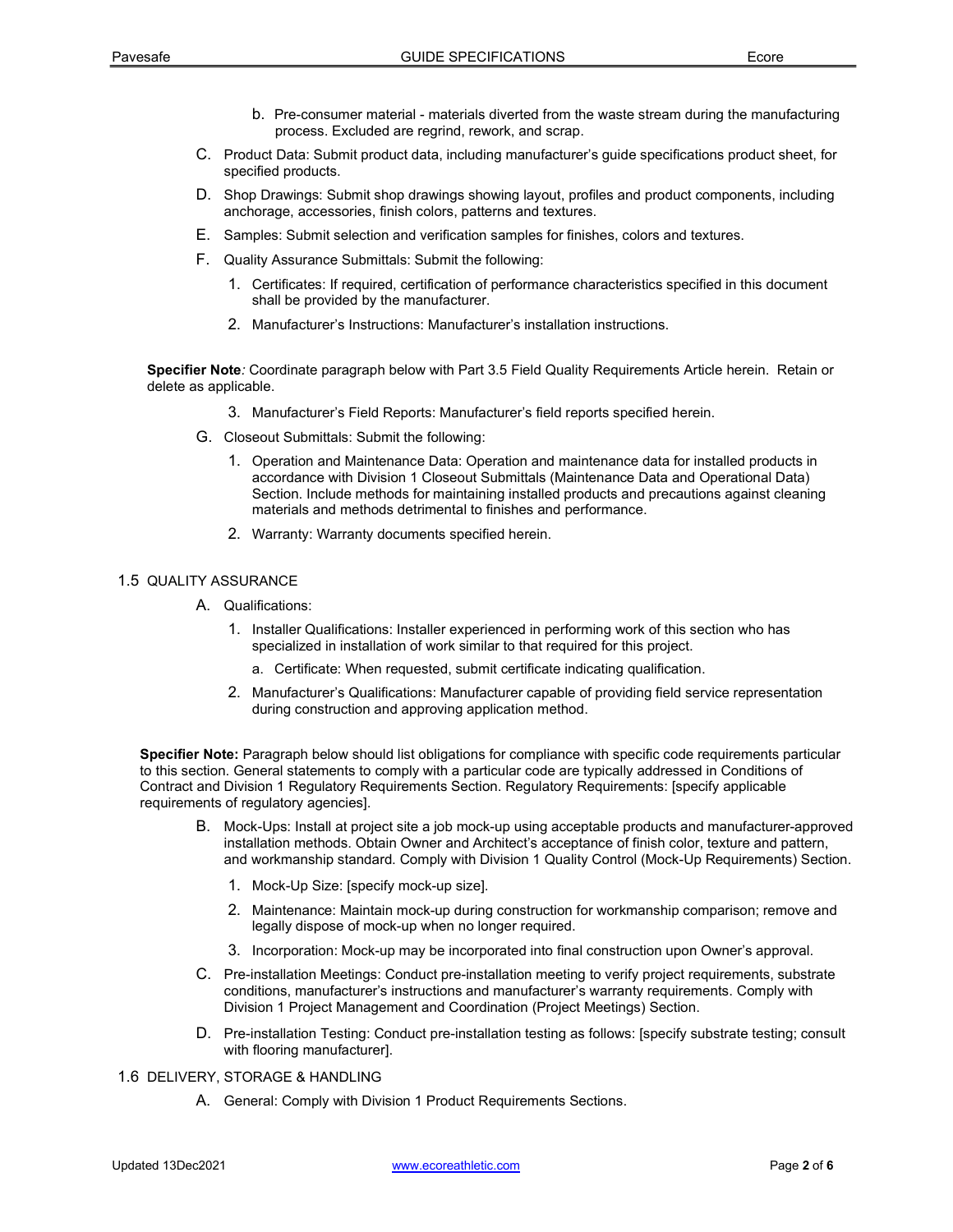- B. Ordering: Comply with manufacturer's ordering instructions and lead time requirements to avoid construction delays.
- C. Delivery: Deliver materials in manufacturer's original, unopened, undamaged containers with identification labels intact.
- D. Storage and Protection: Store materials at temperature and humidity conditions recommended by manufacturer and protect from exposure to harmful weather conditions.

## 1.7 PROJECT CONDITIONS

- A. Temperature Requirements: Maintain air temperature in spaces where products will be installed for time period before, during and after installation as recommended by manufacturer.
- B. Field Measurements: Verify actual measurements/openings by field measurements before fabrication; show recorded measurements on shop drawings. Coordinate field measurements and fabrication schedule with construction progress to avoid construction delays.

## 1.8 WARRANTY

- A. Project Warranty: Refer to Conditions of the Contract for project warranty provisions.
- B. Manufacturer's Warranty: Submit, for Owner's acceptance, manufacturer's standard warranty document executed by authorized company official. Manufacturer's warranty is in addition to and not a limitation of, other rights Owner may have under Contract Documents.

Specifier Note: Coordinate paragraph below with manufacturer's warranty requirements.

1. Warranty Period: [Specify term] years commencing in Date of Substantial Completion.

## 1.9 MAINTENANCE

- A. Extra Materials: Deliver to Owner extra materials from same production run as products installed. Package products with protective covering and identify with descriptive labels. Comply with Division 1 Closeout Submittals (Maintenance Materials) Section.
	- 1. Quantity: Furnish quantity of Vulcanized Composition Rubber flooring units equal to [specify %] of amount installed.
	- 2. Delivery, Storage and Protection: Comply with Owner's requirements for delivery, storage and protection of extra materials.

# PART 2.0 - PROPRIETARY MANUFACTURER/PRODUCTS

Specifier Note: Retain article below for proprietary method specification. Add product attributes, performance characteristics, material standards and descriptions as applicable. Use of such phrases as "or equal" or "or approved equal" or similar phrases may cause ambiguity in specifications. Such phrases require verification (procedural, legal and regulatory) and assignment of responsibility for determining "or equal" products.

## 2.1 MANUFACTURER: Ecore International

A. Address: 715 Fountain Ave., Lancaster, PA 17601; Telephone: (800) 322-1923, (717) 295-3400; Fax: (717) 295-3414; Email: info@Ecoreintl.com

## 2.2 PROPRIETARY PRODUCT(S)

- A. Pavesafe™ Vulcanized Composition Rubber Equine / Athletic Flooring, and accessories manufactured by Ecore for indoor/outdoor applications
	- 1. Pavesafe™ Vulcanized Composition Rubber Equine / Athletic Interlocking Paver surfacing
	- 2. Pavesafe™ Vulcanized Composition Rubber Equine / Athletic Paver Tile surfacing
	- 3. Pavesafe ™ Vulcanized Composition Rubber Equine / Athletic Wall Tile / Big E-Tile
	- 4. Pavesafe™ Vulcanized Composition Rubber Equine / Athletic Border Edge
	- 5. Pavesafe™ Vulcanized Composition Rubber Equine / Athletic Beveled Edge Reducer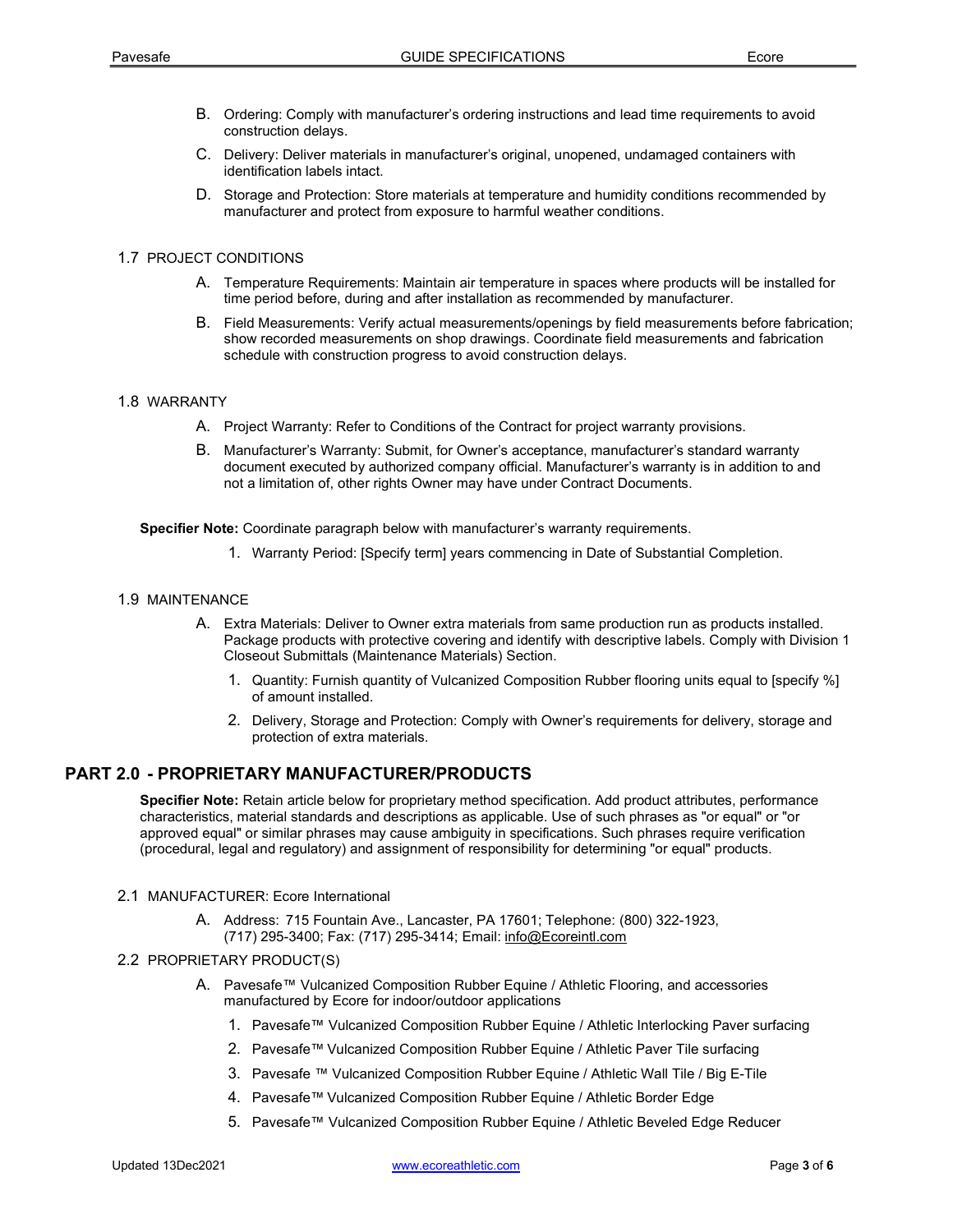# 2.2.1 Pavesafe™ Vulcanized Composition Rubber Equine / Athletic Interlocking Paver Surfacing

|    | A. Product Name:                        | The non-laminated, single-ply, rubber surface furnished under<br>this specification shall be Ecore's Pavesafe Vulcanized<br>Composition Rubber Equine / Athletic Interlocking Paver Floor. |
|----|-----------------------------------------|--------------------------------------------------------------------------------------------------------------------------------------------------------------------------------------------|
| В. | Material:                               | Made from Vulcanized Composition Rubber                                                                                                                                                    |
|    | C. Dimensions:                          | Specify: $(7/8)$ [22.5 mm] standard or 1 $\frac{3}{4}$ " [44.5mm] standard) x                                                                                                              |
|    |                                         | 7 3/4" x 6 1/4" x 4-3/8" [197mm x 159 mm x 111mm]                                                                                                                                          |
|    | D. Standard Tolerances:                 | ± 1/16"                                                                                                                                                                                    |
|    | E. Colors:                              | Specify color from manufacturer's standard colors.                                                                                                                                         |
|    | F. Tensile Strength:<br>(ASTM D412)     | 140 $lb/in^2$ min.                                                                                                                                                                         |
|    | G. Tear Strength:<br>(ASTM D624)        | $50$ lb/in min.                                                                                                                                                                            |
|    | H. Abrasion Resistance:<br>(ASTM D3389) | Less than 1g loss after 1,000 cycles                                                                                                                                                       |

# 2.2.2 Pavesafe™ Vulcanized Composition Rubber Equine / Athletic Paver Tile Surfacing

|                                                                                        | A. Product Name:                        | The non-laminated, single-ply, rubber surface furnished under<br>this specification shall be Ecore's Pavesafe Vulcanized<br>Composition Rubber Equine / Athletic Paver Tile Surfacing. |  |  |
|----------------------------------------------------------------------------------------|-----------------------------------------|----------------------------------------------------------------------------------------------------------------------------------------------------------------------------------------|--|--|
| В.                                                                                     | Material:                               | <b>Vulcanized Composition Rubber</b>                                                                                                                                                   |  |  |
| C.                                                                                     | Dimensions:                             | Specify: 1 1/4" [31.8mm] x 24" x 24" [609mm x 609mm] standard                                                                                                                          |  |  |
| D.                                                                                     | <b>Standard Tolerances:</b>             | ± 1/16"                                                                                                                                                                                |  |  |
|                                                                                        | E. Colors:                              | Specify color from manufacturer's standard colors.                                                                                                                                     |  |  |
| Е.                                                                                     | Tensile Strength:<br>(ASTM D412)        | 90 $lb/in^2$ min.                                                                                                                                                                      |  |  |
|                                                                                        | G. Tear Strength:<br>(ASTM D624)        | 30 lb/in min.                                                                                                                                                                          |  |  |
|                                                                                        | H. Abrasion Resistance:<br>(ASTM D3389) | Less than 1g loss after 1,000 cycles                                                                                                                                                   |  |  |
| 2.2.3 Pavesafe ™ Vulcanized Composition Rubber Equine / Athletic Wall Tile/ Big E-Tile |                                         |                                                                                                                                                                                        |  |  |
|                                                                                        | A. Product Name:                        | The non-laminated, single-ply, rubber surface furnished under<br>this specification shall be Ecore's Pavesafe Vulcanized<br>Composition Rubber Wall / Big E-Tiles.                     |  |  |
| В.                                                                                     | Material:                               | <b>Vulcanized Composition Rubber</b>                                                                                                                                                   |  |  |
|                                                                                        | C. Dimensions:                          | Specify: $(1\frac{1}{4})$ [31.8 mm] standard or $1\frac{3}{4}$ [44.4mm] standard) x<br>$2'$ x $2'$ [0.61m x 0.61m]                                                                     |  |  |
|                                                                                        | D. Standard Tolerances:                 | ± 1/16"                                                                                                                                                                                |  |  |
|                                                                                        | E. Colors:                              | Specify color from manufacturer's standard colors.                                                                                                                                     |  |  |
|                                                                                        | F. Tensile Strength:<br>(ASTM D412)     | 60 lb/in $^2$ min.                                                                                                                                                                     |  |  |
|                                                                                        | G. Tear Strength:<br>(ASTM D624)        | 10 lb/in min.                                                                                                                                                                          |  |  |
|                                                                                        | H. Abrasion Resistance:<br>(ASTM D3389) | Less than 1g loss after 1,000 cycles                                                                                                                                                   |  |  |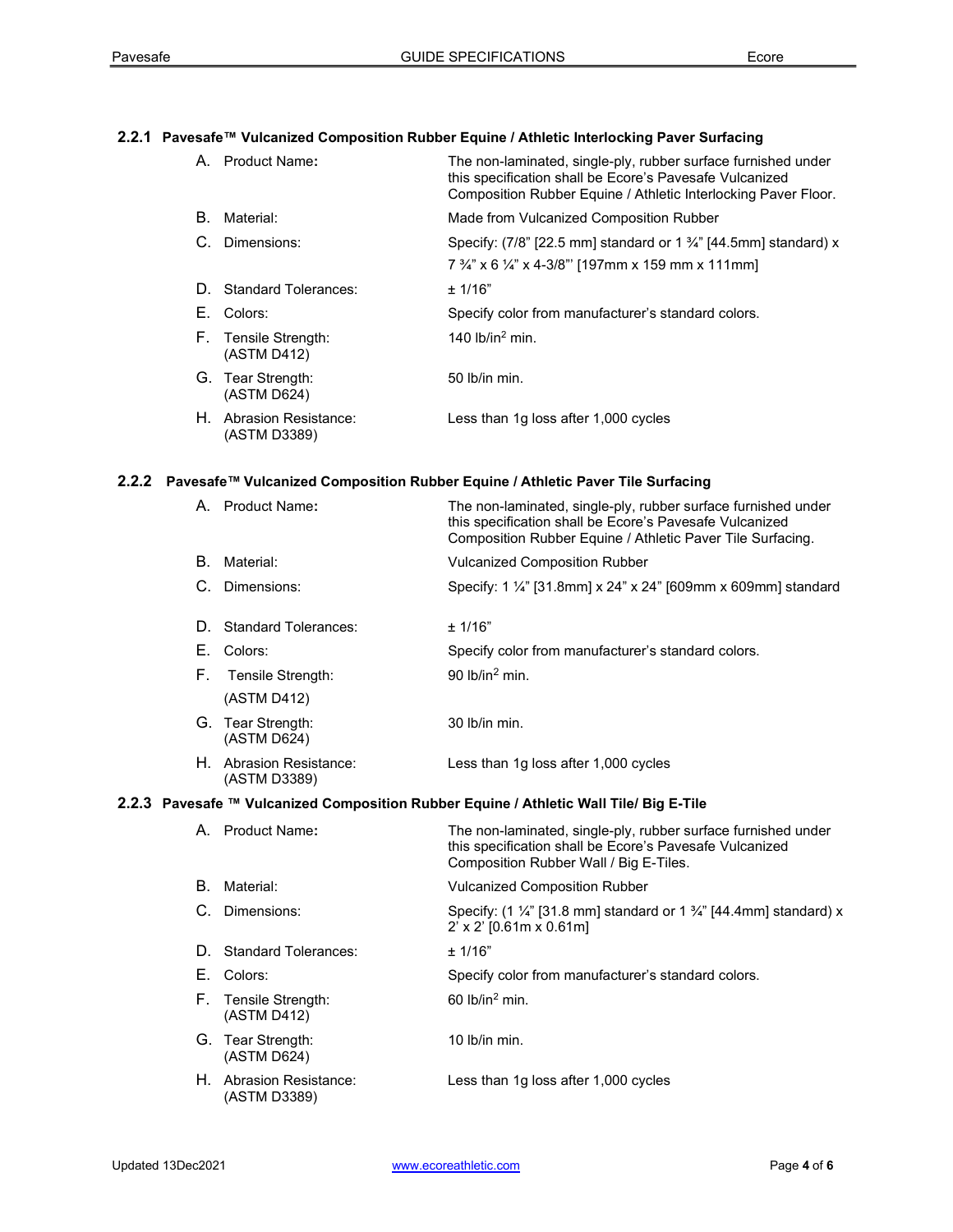#### 2.2.4 Pavesafe™ Vulcanized Composition Rubber Equine / Athletic Border Edge

| A. Product Name:        | The non-laminated, single-ply, rubber product furnished under<br>this specification shall be Ecore's Pavesafe Vulcanized<br>Composition Rubber Border Edge. |
|-------------------------|-------------------------------------------------------------------------------------------------------------------------------------------------------------|
| B. Material:            | Vulcanized Composition Rubber.                                                                                                                              |
| C. Dimensions:          | 2" [50.8mm] x 10" [254mm] x 39.3" [1m]                                                                                                                      |
| D. Standard Tolerances: | ± 1/16"                                                                                                                                                     |
| E. Colors:              | Specify color from manufacturer's standard colors                                                                                                           |

## 2.2.5 Pavesafe ™ Vulcanized Composition Rubber Equine / Athletic Beveled Edge Reducer

| A. Product Name:                      | The non-laminated, single-ply, rubber product furnished under<br>this specification shall be Ecore's Pavesafe Vulcanized<br>Composition Rubber Beveled Edge Reducer. |
|---------------------------------------|----------------------------------------------------------------------------------------------------------------------------------------------------------------------|
| B. Material:                          | <b>Vulcanized Composition Rubber</b>                                                                                                                                 |
| C. Dimensions:                        | Specify: (7/8" [22.2 mm] x 2-1/2" [65mm] x 39-3/8" [1m] standard)<br>or (1-11/16" [42.8 mm] x 11-13/16" [300mm] x 39-3/8" [1m]<br>standard)                          |
| D. Standard Tolerances:<br>E. Colors: | $+1/16"$<br>Specify color from manufacturer's standard colors.                                                                                                       |
|                                       |                                                                                                                                                                      |

## 2.3 PRODUCT SUBSTITUTIONS

A. Substitutions: No substitutions permitted.

# 2.4 RELATED MATERIALS

A. Related Materials: Refer to other sections listed in Related Sections paragraph herein for related materials.

#### 2.5 SOURCE QUALITY

A. Source Quality: Obtain Vulcanized Composition Rubber equine flooring materials from a single manufacturer.

# PART 3.0 - EXECUTION

Specifier Note: Revise article below to suit project requirements and specifier's practice.

#### 3.1 MANUFACTURER'S INSTRUCTIONS

A. Compliance: Comply with manufacturer's product data, including product technical bulletins, product catalog installation instructions and product carton instructions for installation.

#### 3.2EXAMINATION

A. Site Verification of Conditions: Verify substrate conditions, which have been previously installed under other sections, are acceptable for product installation in accordance with manufacturer's instructions.

#### 3.3 PREPARATION

A. Surface Preparation: [specify applicable product preparation requirements].